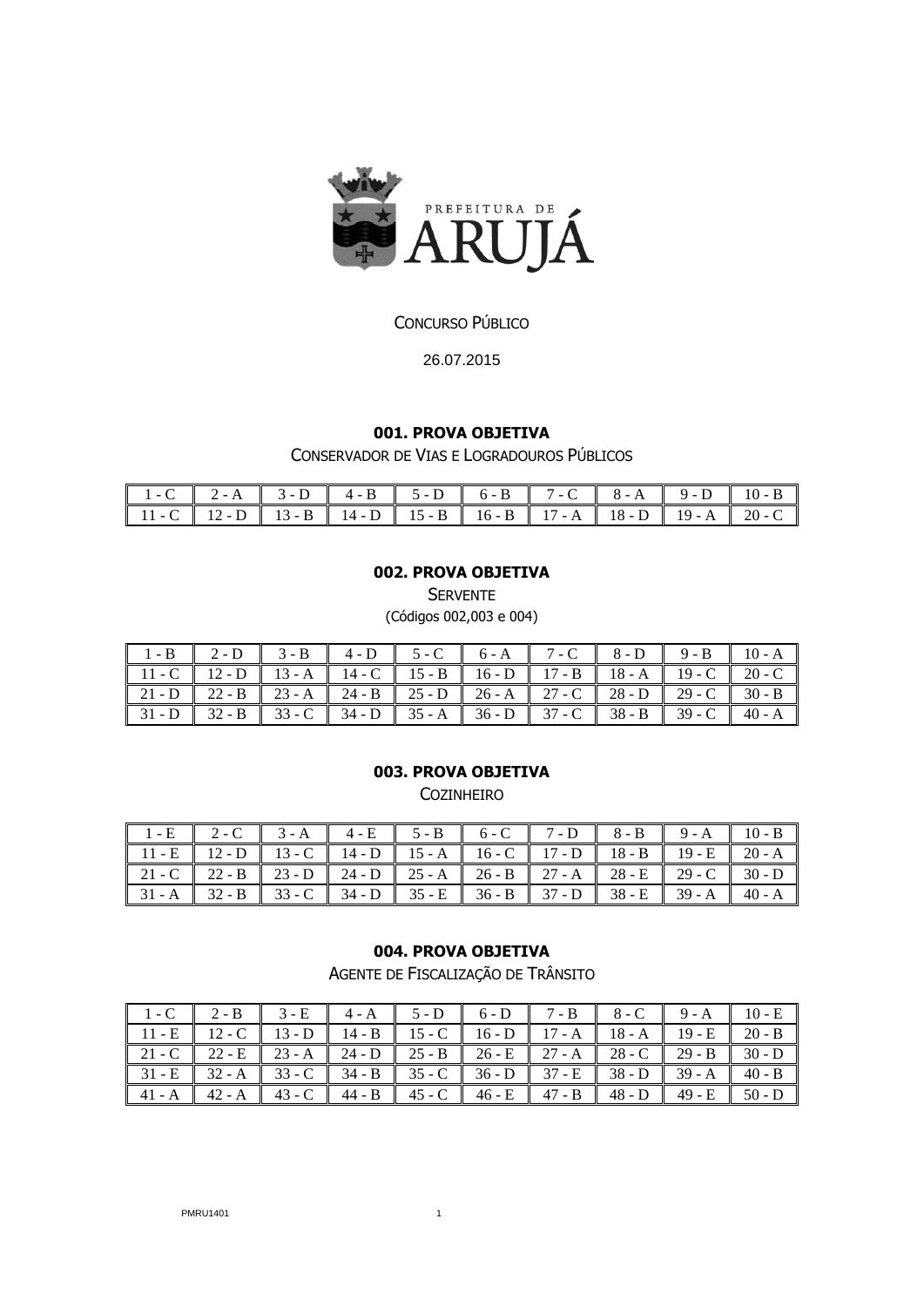AGENTE SOCIAL

| $1-C$ $2-\overline{B}$ $3-\overline{E}$ $4-A$ $5-D$ $6-D$ $7-B$ $8-C$ $9-A$ $10-E$ |  |  |  |  |
|------------------------------------------------------------------------------------|--|--|--|--|
| 11 - E 12 - C 13 - D 14 - B 15 - C 16 - D 17 - A 18 - A 19 - E 20 - B              |  |  |  |  |
| $21 - C$ 22 - E 23 - A 24 - D 25 - B 26 - E 27 - A 28 - C 29 - B 30 - D            |  |  |  |  |
| $31 - B$ 32 - C 33 - A 34 - E 35 - A 36 - D 37 - C 38 - B 39 - D 40 - C            |  |  |  |  |
|                                                                                    |  |  |  |  |

#### **006. PROVA OBJETIVA**

ALMOXARIFE

| $1-C$ 2-B 3-E 4-A 5-D 6-D 7-B 8-C 9-A 10-E                                                                                                                                                    |  |  |  |  |  |
|-----------------------------------------------------------------------------------------------------------------------------------------------------------------------------------------------|--|--|--|--|--|
| $11 - E$ 12 - C 13 - D 14 - B 15 - C 16 - D 17 - A 18 - A 19 - E 20 - B                                                                                                                       |  |  |  |  |  |
| 21 - C   22 - E   23 - A   24 - D   25 - B   26 - E   27 - A   28 - C   29 - B   30 - D                                                                                                       |  |  |  |  |  |
| $\parallel$ 31 - D $\parallel$ 32 - B $\parallel$ 33 - E $\parallel$ 34 - A $\parallel$ 35 - D $\parallel$ 36 - C $\parallel$ 37 - B $\parallel$ 38 - E $\parallel$ 39 - A $\parallel$ 40 - D |  |  |  |  |  |
| $\parallel$ 41 - A $\parallel$ 42 - C $\parallel$ 43 - B $\parallel$ 44 - A $\parallel$ 45 - C $\parallel$ 46 - B $\parallel$ 47 - E $\parallel$ 48 - D $\parallel$ 49 - E $\parallel$ 50 - C |  |  |  |  |  |

### **007. PROVA OBJETIVA**

AUXILIAR DE SERVIÇO BUCAL

| $1-C$ 2-B                                                                                                                                                                                     | $3-E$ |  | $4-A$ 5-D 6-D 7-B 8-C 9-A 10-E |  |  |
|-----------------------------------------------------------------------------------------------------------------------------------------------------------------------------------------------|-------|--|--------------------------------|--|--|
| 11 - E   12 - C   13 - D   14 - B   15 - C   16 - D   17 - A   18 - A   19 - E   20 - B                                                                                                       |       |  |                                |  |  |
| 21 - C   22 - E   23 - A   24 - D   25 - B   26 - E   27 - A   28 - C   29 - B   30 - D                                                                                                       |       |  |                                |  |  |
| $31 - B$ 32 - B 33 - E 34 - C 35 - B 36 - A 37 - D 38 - E 39 - A 40 - C                                                                                                                       |       |  |                                |  |  |
| $\parallel$ 41 - B $\parallel$ 42 - D $\parallel$ 43 - E $\parallel$ 44 - C $\parallel$ 45 - D $\parallel$ 46 - A $\parallel$ 47 - E $\parallel$ 48 - A $\parallel$ 49 - D $\parallel$ 50 - C |       |  |                                |  |  |

# **008. PROVA OBJETIVA**

ENCARREGADO DE ARTÍFICE

| $1-C$ 2-B 3-E 4-A 5-D 6-D 7-B 8-C 9-A 10-E                              |  |  |  |  |
|-------------------------------------------------------------------------|--|--|--|--|
| 11 - E 12 - C 13 - D 14 - B 15 - C 16 - D 17 - A 18 - A 19 - E 20 - B   |  |  |  |  |
| $21 - C$ 22 - E 23 - A 24 - D 25 - B 26 - E 27 - A 28 - C 29 - B 30 - D |  |  |  |  |
| $31 - C$ 32 - E 33 - A 34 - C 35 - E 36 - B 37 - D 38 - A 39 - C 40 - D |  |  |  |  |
|                                                                         |  |  |  |  |

### **009. PROVA OBJETIVA**

FISCAL DO MEIO AMBIENTE

| $1-C$ 2-B 3-E 4-A 5-D 6-D 7-B 8-C 9-A 10-E                                              |  |  |  |                                                                          |
|-----------------------------------------------------------------------------------------|--|--|--|--------------------------------------------------------------------------|
| 11 - E   12 - C   13 - D   14 - B   15 - C   16 - D   17 - A   18 - A   19 - E   20 - B |  |  |  |                                                                          |
| $21 - C$ 22 - E 23 - A 24 - D 25 - B 26 - E 27 - A 28 - C 29 - B 30 - D                 |  |  |  |                                                                          |
| $31 - E$ 32 - A 33 - D 34 - A 35 - B 36 - C 37 - B 38 - B 39 - E 40 - D                 |  |  |  |                                                                          |
|                                                                                         |  |  |  | $141 - C$ 42 - A 43 - B 44 - B 45 - A 46 - D 47 - C 48 - C 49 - E 50 - E |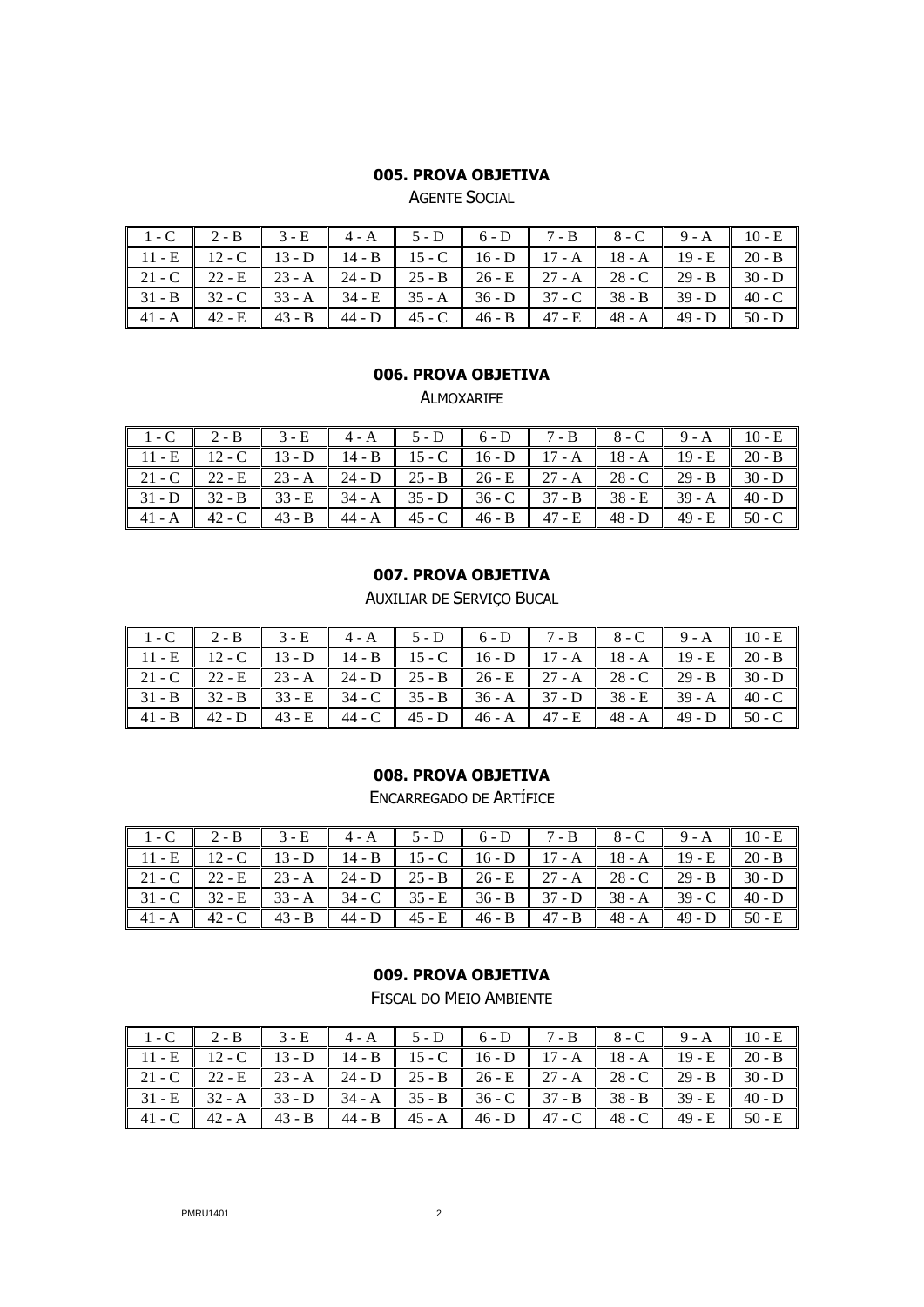FISCAL DE OBRAS

|                                                                                                                                                                                               | $1-C$ 2-B 3-E 4-A 5-D 6-D 7-B 8-C 9-A 10-E                                                       |  |  |  |  |
|-----------------------------------------------------------------------------------------------------------------------------------------------------------------------------------------------|--------------------------------------------------------------------------------------------------|--|--|--|--|
|                                                                                                                                                                                               | 11 - E    12 - C    13 - D    14 - B    15 - C    16 - D    17 - A    18 - A    19 - E    20 - B |  |  |  |  |
|                                                                                                                                                                                               |                                                                                                  |  |  |  |  |
|                                                                                                                                                                                               | $31 - C$ 32 - A 33 - E 34 - B 35 - B 36 - D 37 - D 38 - C 39 - E 40 - D                          |  |  |  |  |
| $\parallel$ 41 - A $\parallel$ 42 - D $\parallel$ 43 - E $\parallel$ 44 - C $\parallel$ 45 - B $\parallel$ 46 - D $\parallel$ 47 - B $\parallel$ 48 - D $\parallel$ 49 - E $\parallel$ 50 - A |                                                                                                  |  |  |  |  |

#### **011. PROVA OBJETIVA**

FISCAL DE POSTURA

| $1-C$ 2-B 3-E 4-A 5-D 6-D 7-B 8-C 9-A 10-E                                              |                                                                         |  |  |  |  |
|-----------------------------------------------------------------------------------------|-------------------------------------------------------------------------|--|--|--|--|
| 11 - E   12 - C   13 - D   14 - B   15 - C   16 - D   17 - A   18 - A   19 - E   20 - B |                                                                         |  |  |  |  |
|                                                                                         | $21 - C$ 22 - E 23 - A 24 - D 25 - B 26 - E 27 - A 28 - C 29 - B 30 - D |  |  |  |  |
| $31-D$ 32 - C 33 - C 34 - D 35 - E 36 - A 37 - C 38 - D 39 - B 40 - A                   |                                                                         |  |  |  |  |
|                                                                                         |                                                                         |  |  |  |  |

### **012. PROVA OBJETIVA**

FISCAL DE SERVIÇOS

|                                                                         | $1-C$ 2-B 3-E 4-A 5-D 6-D 7-B 8-C 9-A 10-E                                              |  |  |  |  |
|-------------------------------------------------------------------------|-----------------------------------------------------------------------------------------|--|--|--|--|
|                                                                         | 11 - E   12 - C   13 - D   14 - B   15 - C   16 - D   17 - A   18 - A   19 - E   20 - B |  |  |  |  |
| $21 - C$ 22 - E 23 - A 24 - D 25 - B 26 - E 27 - A 28 - C 29 - B 30 - D |                                                                                         |  |  |  |  |
|                                                                         | $31 - A$ 32 - C 33 - D 34 - A 35 - B 36 - E 37 - E 38 - D 39 - B 40 - B                 |  |  |  |  |
|                                                                         |                                                                                         |  |  |  |  |

#### **013. PROVA OBJETIVA**

FISCAL DE ZOONOSES

| $1-C$ 2-B 3-E 4-A 5-D 6-D 7-B 8-C 9-A 10-E                              |  |  |  |  |
|-------------------------------------------------------------------------|--|--|--|--|
| 11 - E 12 - C 13 - D 14 - B 15 - C 16 - D 17 - A 18 - A 19 - E 20 - B   |  |  |  |  |
| $21 - C$ 22 - E 23 - A 24 - D 25 - B 26 - E 27 - A 28 - C 29 - B 30 - D |  |  |  |  |
| $31 - B$ 32 - C 33 - A 34 - E 35 - D 36 - D 37 - A 38 - C 39 - B 40 - E |  |  |  |  |
|                                                                         |  |  |  |  |

### **014. PROVA OBJETIVA**

FISCAL SANITÁRIO

|  |  | 1 - C 2 - B 3 - E 4 - A 5 - D 6 - D 7 - B 8 - C 9 - A 10 - E                            |  |  |  |
|--|--|-----------------------------------------------------------------------------------------|--|--|--|
|  |  | 11 - E   12 - C   13 - D   14 - B   15 - C   16 - D   17 - A   18 - A   19 - E   20 - B |  |  |  |
|  |  | $21 - C$ 22 - E 23 - A 24 - D 25 - B 26 - E 27 - A 28 - C 29 - B 30 - D                 |  |  |  |
|  |  | $31 - E$ 32 - B 33 - A 34 - B 35 - D 36 - C 37 - E 38 - D 39 - A 40 - C                 |  |  |  |
|  |  | $41 - E$ 42 - B 43 - B 44 - C 45 - D 46 - A 47 - A 48 - E 49 - B 50 - C                 |  |  |  |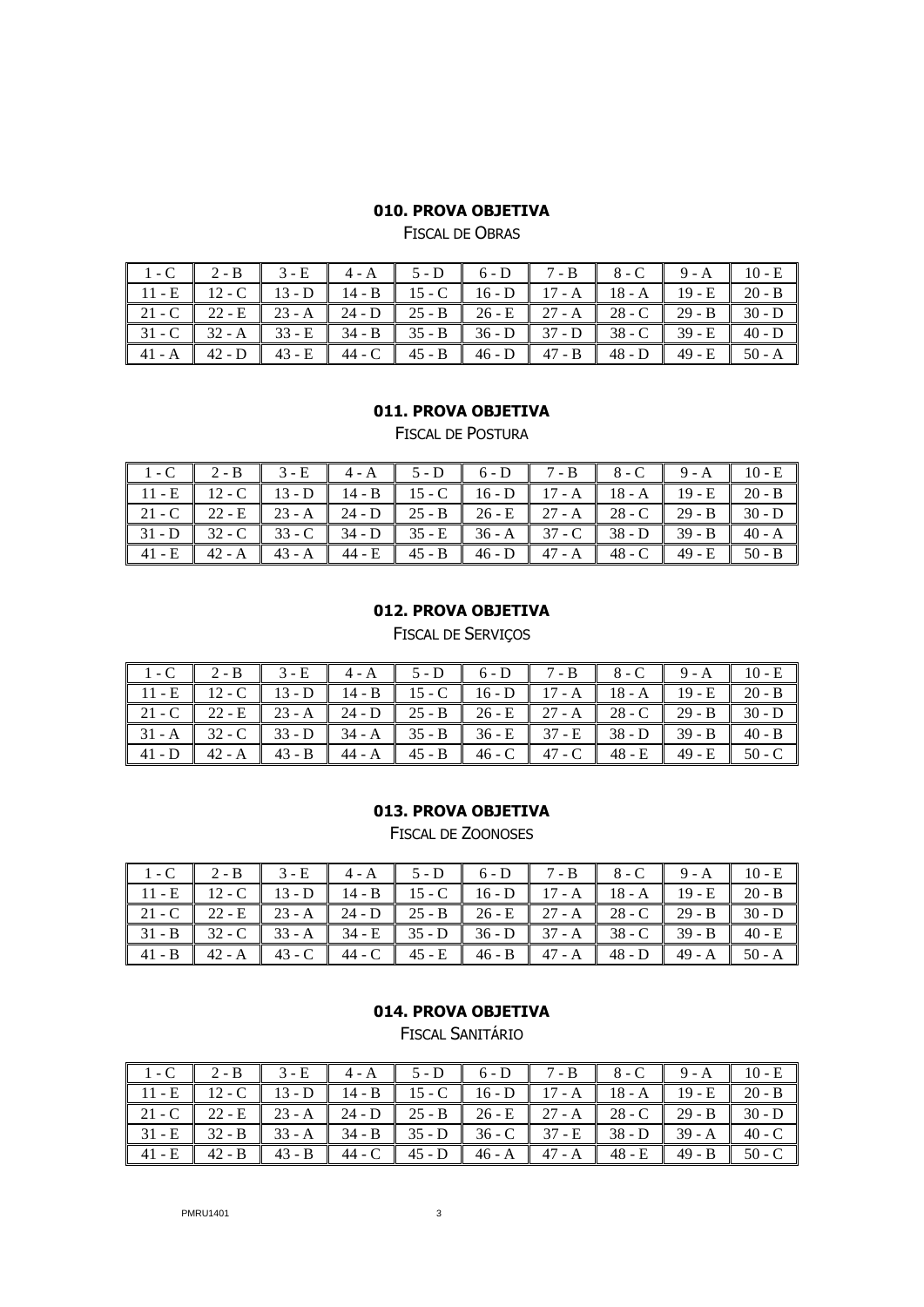FISCAL TRIBUTÁRIO

| $1-C$ 2-B 3-E 4-A 5-D 6-D 7-B 8-C 9-A 10-E                              |  |  |  |  |  |
|-------------------------------------------------------------------------|--|--|--|--|--|
| $11 - E$ 12 - C 13 - D 14 - B 15 - C 16 - D 17 - A 18 - A 19 - E 20 - B |  |  |  |  |  |
| $21-C$ 22 - E 23 - A 24 - D 25 - B 26 - E 27 - A 28 - C 29 - B 30 - D   |  |  |  |  |  |
| $31 - C$ 32 - D 33 - B 34 - B 35 - D 36 - C 37 - C 38 - E 39 - C 40 - E |  |  |  |  |  |
|                                                                         |  |  |  |  |  |

#### **016. PROVA OBJETIVA**

SECRETÁRIO DE ESCOLA DE PRIMEIRO GRAU

|  |  |  |  | $1-C$ 2-B 3-E 4-A 5-D 6-D 7-B 8-C 9-A 10-E                                                                                                                                                                |
|--|--|--|--|-----------------------------------------------------------------------------------------------------------------------------------------------------------------------------------------------------------|
|  |  |  |  | $11 - E$ 12 - C 13 - D 14 - B 15 - C 16 - D 17 - A 18 - A 19 - E 20 - B                                                                                                                                   |
|  |  |  |  | $21 - C$ 22 - E 23 - A 24 - D 25 - B 26 - E 27 - A 28 - C 29 - B 30 - D                                                                                                                                   |
|  |  |  |  | $31 - C$ $32 - E$ $33 - D$ $34 - B$ $35 - C$ $36 - B$ $37 - D$ $38 - A$ $39 - C$ $40 - B$                                                                                                                 |
|  |  |  |  | $\parallel$ 41 - E $\parallel$ 42 - A $\parallel$ 43 - B $\parallel$ 44 - E $\parallel$ 45 - C $\parallel$ 46 - A $\parallel$ 47 - D $\parallel$ 48 - E $\parallel$ 49 - D $\parallel$ 50 - A $\parallel$ |

## **017. PROVA OBJETIVA**

SUPERVISOR DE CONTROLE DE VETORES E ZOONOSES

| $1-C$ 2-B 3-E 4-A 5-D 6-D 7-B 8-C 9-A 10-E                                                                                                                                                    |  |  |  |  |
|-----------------------------------------------------------------------------------------------------------------------------------------------------------------------------------------------|--|--|--|--|
| 11 - E 12 - C 13 - D 14 - B 15 - C 16 - D 17 - A 18 - A 19 - E 20 - B                                                                                                                         |  |  |  |  |
| $21 - C$ 22 - E 23 - A 24 - D 25 - B 26 - E 27 - A 28 - C 29 - B 30 - D                                                                                                                       |  |  |  |  |
| $31 - C$ 32 - E 33 - A 34 - D 35 - B 36 - E 37 - D 38 - E 39 - B 40 - A                                                                                                                       |  |  |  |  |
| $\parallel$ 41 - C $\parallel$ 42 - B $\parallel$ 43 - D $\parallel$ 44 - A $\parallel$ 45 - B $\parallel$ 46 - C $\parallel$ 47 - E $\parallel$ 48 - A $\parallel$ 49 - A $\parallel$ 50 - E |  |  |  |  |

#### **018. PROVA OBJETIVA**

TÉCNICO EM EDIFICAÇÕES

| $1-C$ 2-B 3-E 4-A 5-D 6-D 7-B 8-C 9-A 10-E                                                       |  |  |  |  |
|--------------------------------------------------------------------------------------------------|--|--|--|--|
| 11 - E    12 - C    13 - D    14 - B    15 - C    16 - D    17 - A    18 - A    19 - E    20 - B |  |  |  |  |
| 21 - C   22 - E   23 - A   24 - D   25 - B   26 - E   27 - A   28 - C   29 - B   30 - D          |  |  |  |  |
| $31 - A$ $32 - C$ $33 - B$ $34 - E$ $35 - B$ $36 - D$ $37 - C$ $38 - D$ $39 - A$ $40 - E$        |  |  |  |  |
|                                                                                                  |  |  |  |  |

# **019. PROVA OBJETIVA**

TÉCNICO DE FARMÁCIA

|  |  |  | $1-C$ $2-B$ $3-E$ $4-A$ $5-D$ $6-D$ $7-B$ $8-C$ $9-A$ $10-E$                              |  |  |
|--|--|--|-------------------------------------------------------------------------------------------|--|--|
|  |  |  | $11 - E$ 12 - C 13 - D 14 - B 15 - C 16 - D 17 - A 18 - A 19 - E 20 - B                   |  |  |
|  |  |  | $21 - C$ 22 - E 23 - A 24 - D 25 - B 26 - E 27 - A 28 - C 29 - B 30 - D                   |  |  |
|  |  |  | $31 - C$ 32 - A 33 - E 34 - C 35 - D 36 - D 37 - A 38 - B 39 - A 40 - E                   |  |  |
|  |  |  | $41 - A$ $42 - D$ $43 - B$ $44 - E$ $45 - D$ $46 - B$ $47 - C$ $48 - E$ $49 - B$ $50 - C$ |  |  |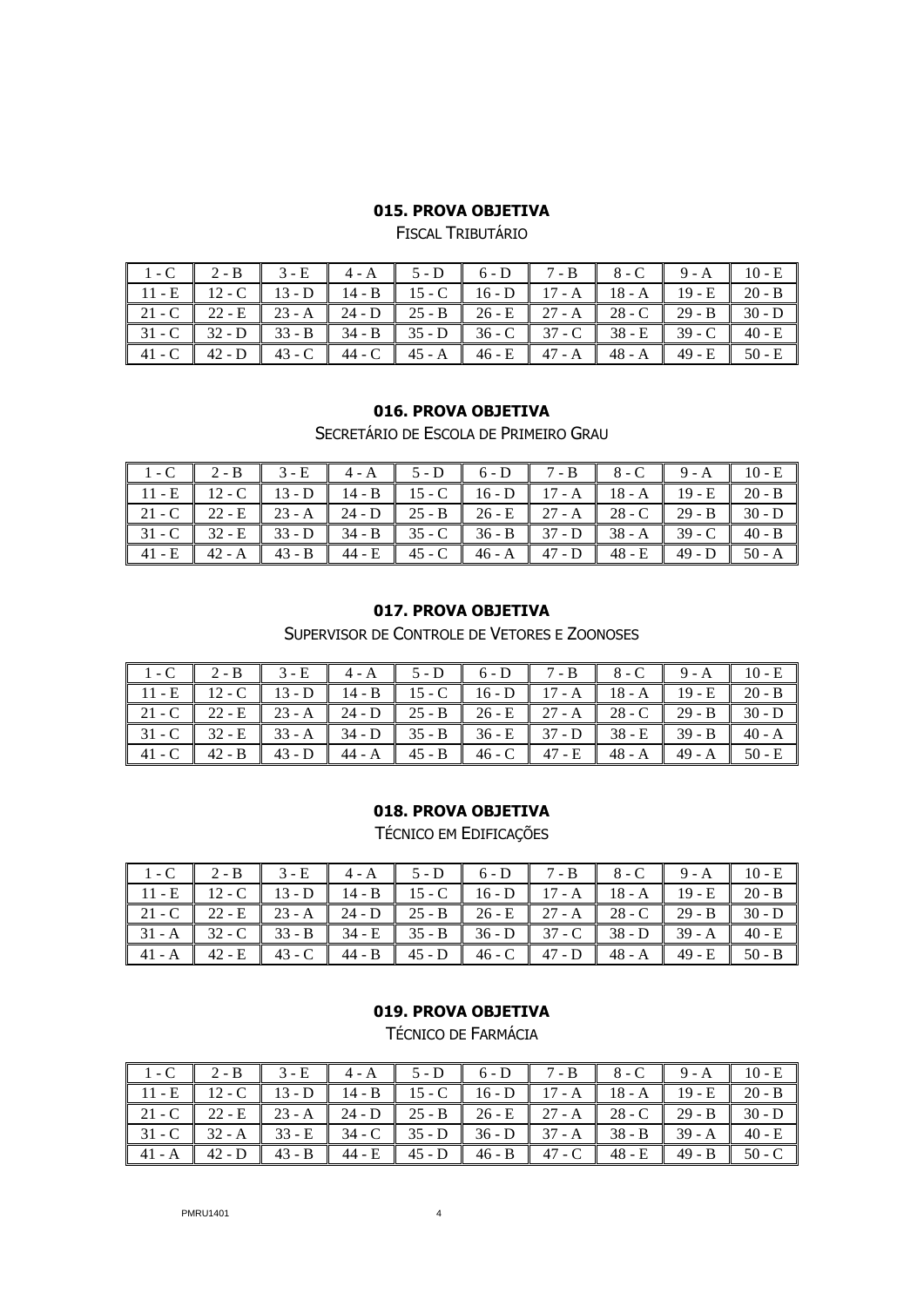TÉCNICO DE NUTRIÇÃO

| $1-C$ 2-B 3-E 4-A 5-D 6-D 7-B 8-C 9-A 10-E                                                                                                                                                                |  |  |  |  |
|-----------------------------------------------------------------------------------------------------------------------------------------------------------------------------------------------------------|--|--|--|--|
| $11 - E$ 12 - C 13 - D 14 - B 15 - C 16 - D 17 - A 18 - A 19 - E 20 - B                                                                                                                                   |  |  |  |  |
| $21 - C$ 22 - E 23 - A 24 - D 25 - B 26 - E 27 - A 28 - C 29 - B 30 - D                                                                                                                                   |  |  |  |  |
| $31-D$ 32 - C 33 - B 34 - A 35 - C 36 - A 37 - D 38 - E 39 - E 40 - E                                                                                                                                     |  |  |  |  |
| $\parallel$ 41 - B $\parallel$ 42 - C $\parallel$ 43 - B $\parallel$ 44 - D $\parallel$ 45 - A $\parallel$ 46 - D $\parallel$ 47 - E $\parallel$ 48 - C $\parallel$ 49 - B $\parallel$ 50 - A $\parallel$ |  |  |  |  |

#### **021. PROVA OBJETIVA**

TÉCNICO DE REDE DE COMPUTADORES

|  |  |  |  | $1-C$ 2-B 3-E 4-A 5-D 6-D 7-B 8-C 9-A 10-E                              |
|--|--|--|--|-------------------------------------------------------------------------|
|  |  |  |  | $11 - E$ 12 - C 13 - D 14 - B 15 - C 16 - D 17 - A 18 - A 19 - E 20 - B |
|  |  |  |  | $21 - C$ 22 - E 23 - A 24 - D 25 - B 26 - E 27 - D 28 - E 30 - C        |
|  |  |  |  | $31 - C$ 32 - A 33 - B 34 - C 35 - A 36 - C 37 - D 38 - D 39 - A 40 - E |
|  |  |  |  |                                                                         |

### **022. PROVA OBJETIVA**

TÉCNICO EM ADMINISTRAÇÃO

| $1-C$ 2-B 3-E 4-A 5-D 6-D 7-B 8-C 9-A 10-E                                              |  |  |  |  |  |
|-----------------------------------------------------------------------------------------|--|--|--|--|--|
| 11 - E   12 - C   13 - D   14 - B   15 - C   16 - D   17 - A   18 - A   19 - E   20 - B |  |  |  |  |  |
| 21 - C   22 - E   23 - A   24 - D   25 - B   26 - E   27 - A   28 - C   29 - B   30 - D |  |  |  |  |  |
| $31-D$ 32 - E 33 - B 34 - E 35 - C 36 - A 37 - D 38 - B 39 - D 40 - E                   |  |  |  |  |  |
|                                                                                         |  |  |  |  |  |

### **023. PROVA OBJETIVA**

TÉCNICO EM INFORMÁTICA (Códigos 025 e 026)

| $1-C$ 2-B 3-E 4-A 5-D 6-D 7-B 8-C 9-A 10-E                                              |  |  |  |  |
|-----------------------------------------------------------------------------------------|--|--|--|--|
| 11 - E 12 - C 13 - D 14 - B 15 - C 16 - D 17 - A 18 - A 19 - E 20 - B                   |  |  |  |  |
| $21 - C$ 22 - E 23 - A 24 - D 25 - B 26 - E 27 - D 28 - E 29 - B 30 - C                 |  |  |  |  |
|                                                                                         |  |  |  |  |
| 41 - E   42 - D   43 - A   44 - C   45 - A   46 - C   47 - C   48 - A   49 - A   50 - B |  |  |  |  |

# **024. PROVA OBJETIVA**

TÉCNICO EM TECNOLOGIA DA INFORMAÇÃO

|  |  |  |  | 1 - C   2 - B   3 - E   4 - A   5 - D   6 - D   7 - B   8 - C   9 - A   10 - E                |  |
|--|--|--|--|-----------------------------------------------------------------------------------------------|--|
|  |  |  |  | 11 - E   12 - C   13 - D    14 - B    15 - C   16 - D    17 - A    18 - A    19 - E    20 - B |  |
|  |  |  |  | 21 - C   22 - E   23 - A    24 - D    25 - B   26 - E    27 - D    28 - E    29 - B    30 - C |  |
|  |  |  |  | 31 - D 32 - C 33 - A 34 - B 35 - D 36 - D 37 - E 38 - C 39 - A 40 - A                         |  |
|  |  |  |  | 41 - C   42 - E   43 - B   44 - B   45 - E   46 - A    47 - B    48 - D   49 - C    50 - E    |  |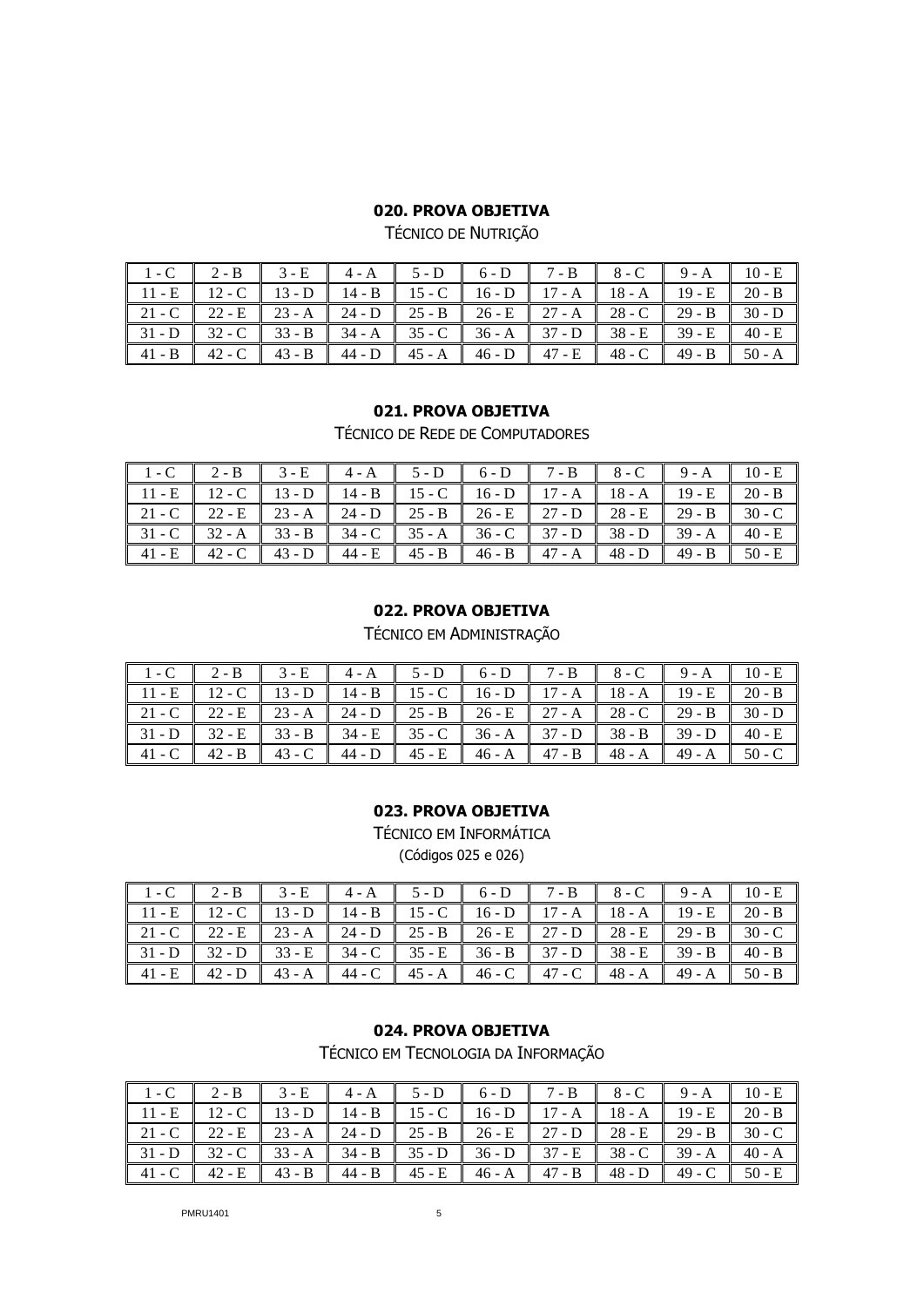ASSISTENTE JURÍDICO

| $1 - B$  | $2 - C$  | $3 - E$  | $4 - E$  | $5 - A$  | $6 - C$  | $7 - D$  | $8 - D$  | $9 - B$  | $10 - A$ |
|----------|----------|----------|----------|----------|----------|----------|----------|----------|----------|
| $11 - C$ | $12 - A$ | $13 - B$ | $14 - D$ | $15 - A$ | $16 - E$ | $17 - C$ | $18 - B$ | $19 - A$ | $20 - C$ |
| $21 - D$ | $22 - E$ | $23 - B$ | $24 - D$ | $25 - A$ | $26 - C$ | 27 - E   | $28 - D$ | $29 - A$ | $30 - C$ |
| $31 - B$ | $32 - E$ | $33 - A$ | $34 - C$ | $35 - E$ | $36 - B$ | $37 - A$ | $38 - E$ | $39 - D$ | $40 - B$ |
| $41 - A$ | $42 - C$ | $43 - E$ | $44 - D$ | $45 - B$ | $46 - D$ | $47 - B$ | $48 - E$ | $49 - D$ | $50 - A$ |
| $51 - C$ | $52 - E$ | $53 - C$ | $54 - A$ | $55 - B$ | $56 - D$ | $57 - B$ | $58 - E$ | $59 - C$ | $60 - A$ |
| $61 - D$ | $62 - B$ | $63 - A$ | $64 - D$ | 65 - E   | $66 - B$ | $67 - C$ | $68 - C$ | $69 - C$ | 70 - A   |
| 71 - E   | $72 - E$ | $73 - D$ | 74 - E   | $75 - B$ | 76 - A   | $77 - B$ | 78 - E   | $79 - A$ | $80 - C$ |

### **026. PROVA OBJETIVA**

ASSISTENTE SOCIAL (Códigos 029 e 030)

| $\parallel$ 1 - B $\parallel$ 2 - C $\parallel$ 3 - E $\parallel$ 4 - E $\parallel$ 5 - A $\parallel$ 6 - C $\parallel$ 7 - D $\parallel$ 8 - D $\parallel$ 9 - B $\parallel$ 10 - A          |                                                                                                  |  |  |  |  |
|-----------------------------------------------------------------------------------------------------------------------------------------------------------------------------------------------|--------------------------------------------------------------------------------------------------|--|--|--|--|
| $\parallel$ 11 - C $\parallel$ 12 - D $\parallel$ 13 - B $\parallel$ 14 - A $\parallel$ 15 - E $\parallel$ 16 - D $\parallel$ 17 - C $\parallel$ 18 - B $\parallel$ 19 - A $\parallel$ 20 - E |                                                                                                  |  |  |  |  |
| $\parallel$ 21 - D $\parallel$ 22 - A $\parallel$ 23 - B $\parallel$ 24 - E $\parallel$ 25 - C $\parallel$ 26 - D $\parallel$ 27 - B $\parallel$ 28 - C $\parallel$ 29 - A $\parallel$ 30 - E |                                                                                                  |  |  |  |  |
| $\parallel$ 31 - C $\parallel$ 32 - A $\parallel$ 33 - D $\parallel$ 34 - B $\parallel$ 35 - C $\parallel$ 36 - E $\parallel$ 37 - B $\parallel$ 38 - A $\parallel$ 39 - D $\parallel$ 40 - C |                                                                                                  |  |  |  |  |
|                                                                                                                                                                                               | 41 - E   42 - A   43 - A   44 - D   45 - C   46 - E   47 - A   48 - B   49 - D   50 - E          |  |  |  |  |
|                                                                                                                                                                                               | 51 - C    52 - A    53 - B    54 - E    55 - D    56 - A    57 - E    58 - C    59 - E    60 - B |  |  |  |  |

### **027. PROVA OBJETIVA**

CIRURGIÃO-DENTISTA

| $1 - B$ 2 - C                                                                             |  |  | 3 - E $\parallel$ 4 - E $\parallel$ 5 - A $\parallel$ 6 - C $\parallel$ 7 - D $\parallel$ 8 - D $\parallel$ 9 - B $\parallel$ 10 - A |  |  |
|-------------------------------------------------------------------------------------------|--|--|--------------------------------------------------------------------------------------------------------------------------------------|--|--|
| 11 - C   12 - D   13 - B   14 - A   15 - E   16 - D   17 - C   18 - B   19 - A   20 - E   |  |  |                                                                                                                                      |  |  |
| 21 - D   22 - A   23 - B   24 - E   25 - C   26 - D   27 - B   28 - C   29 - A   30 - E   |  |  |                                                                                                                                      |  |  |
|                                                                                           |  |  |                                                                                                                                      |  |  |
|                                                                                           |  |  |                                                                                                                                      |  |  |
| $51 - E$ $52 - A$ $53 - E$ $54 - C$ $55 - A$ $56 - B$ $57 - A$ $58 - B$ $59 - A$ $60 - E$ |  |  |                                                                                                                                      |  |  |

### **028. PROVA OBJETIVA**

DIRETOR DE ESCOLA LIVRE DE MÚSICA

|  |  | 1 - B   2 - C   3 - E    4 - E    5 - A    6 - C    7 - D    8 - D    9 - B    10 - A            |  |  |
|--|--|--------------------------------------------------------------------------------------------------|--|--|
|  |  | 11 - C    12 - D    13 - B    14 - A    15 - E    16 - D    17 - C    18 - B    19 - A    20 - E |  |  |
|  |  | 21 - D    22 - A    23 - B    24 - E    25 - C    26 - D    27 - B    28 - C    29 - A    30 - E |  |  |
|  |  | 31 - E 32 - A 33 - D 34 - E 35 - D 36 - C 37 - C 38 - A 39 - B 40 - E                            |  |  |
|  |  | 41 - A    42 - B    43 - B    44 - C    45 - B    46 - D    47 - A    48 - C    49 - E    50 - E |  |  |
|  |  |                                                                                                  |  |  |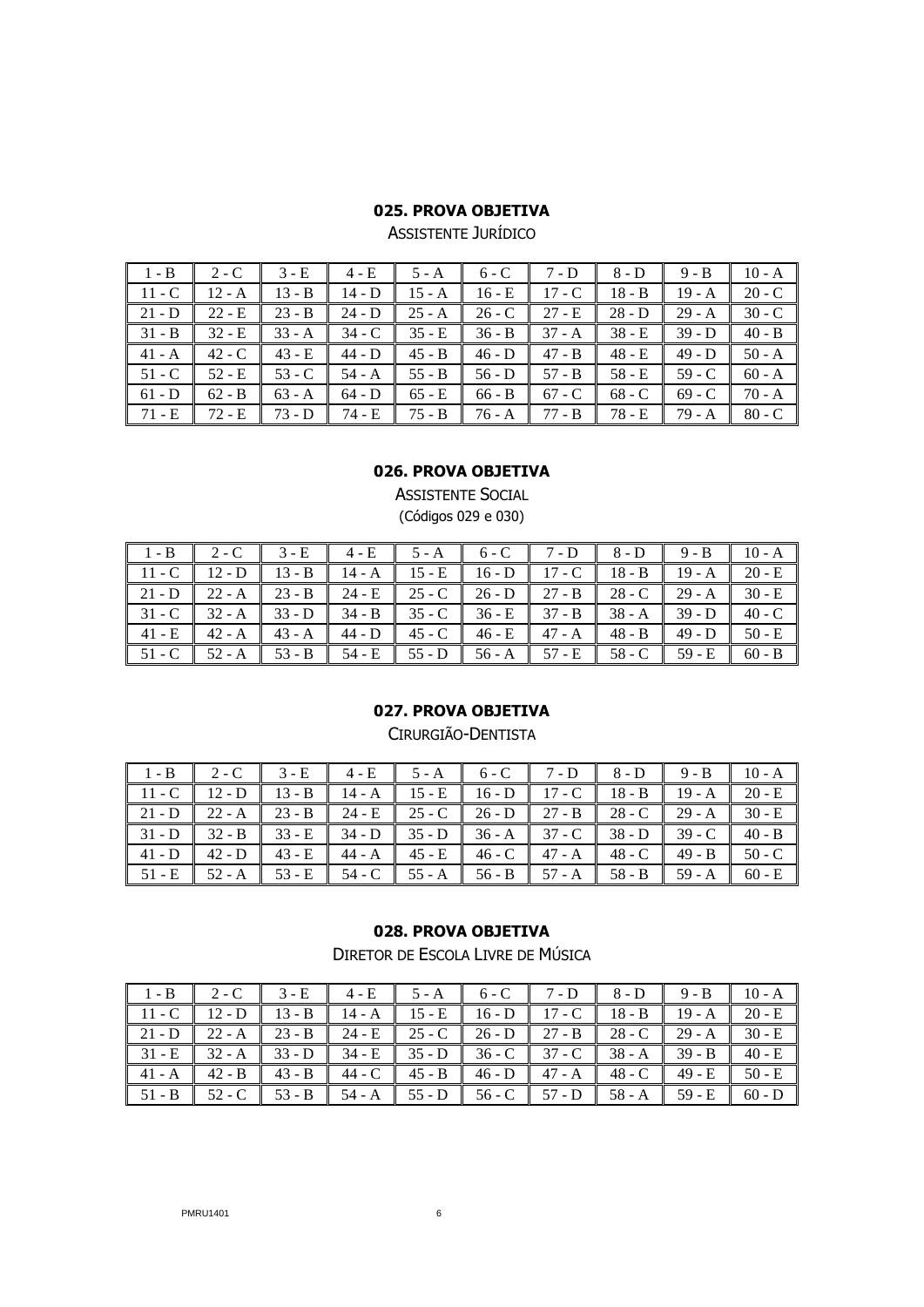| $1-B$ 2-C 3-E 4-E 5-A 6-C 7-D 8-D 9-B 10-A                                                                                                                                                    |  |  |  |  |  |
|-----------------------------------------------------------------------------------------------------------------------------------------------------------------------------------------------|--|--|--|--|--|
| $11 - C$ 12 - D 13 - B 14 - A 15 - E 16 - D 17 - C 18 - B 19 - A 20 - E                                                                                                                       |  |  |  |  |  |
|                                                                                                                                                                                               |  |  |  |  |  |
| $\parallel$ 31 - E $\parallel$ 32 - D $\parallel$ 33 - A $\parallel$ 34 - A $\parallel$ 35 - B $\parallel$ 36 - C $\parallel$ 37 - C $\parallel$ 38 - B $\parallel$ 39 - E $\parallel$ 40 - B |  |  |  |  |  |
| $\parallel$ 41 - A $\parallel$ 42 - B $\parallel$ 43 - C $\parallel$ 44 - B $\parallel$ 45 - E $\parallel$ 46 - A $\parallel$ 47 - B $\parallel$ 48 - C $\parallel$ 49 - E $\parallel$ 50 - E |  |  |  |  |  |
|                                                                                                                                                                                               |  |  |  |  |  |

**FISIOTERAPEUTA** 

#### **030. PROVA OBJETIVA**

FONOAUDIÓLOGO

| $1 - B$ 2 - C |                                                                                                                                                                                               | $3 - E$ | 4 - E  |                        |  | 5 - A $\blacksquare$ 6 - C $\blacksquare$ 7 - D $\blacksquare$ 8 - D $\blacksquare$ 9 - B $\blacksquare$ 10 - A |                        |
|---------------|-----------------------------------------------------------------------------------------------------------------------------------------------------------------------------------------------|---------|--------|------------------------|--|-----------------------------------------------------------------------------------------------------------------|------------------------|
|               | $11 - C$ 12 - D 13 - B 14 - A 15 - E 16 - D 17 - C 18 - B 19 - A 20 - E                                                                                                                       |         |        |                        |  |                                                                                                                 |                        |
|               | $\parallel$ 21 - D $\parallel$ 22 - A $\parallel$ 23 - B $\parallel$ 24 - E $\parallel$ 25 - C $\parallel$ 26 - D $\parallel$ 27 - B $\parallel$ 28 - C $\parallel$ 29 - A $\parallel$ 30 - E |         |        |                        |  |                                                                                                                 |                        |
|               | $\parallel$ 31 - A $\parallel$ 32 - D $\parallel$ 33 - E $\parallel$ 34 - C $\parallel$ 35 - B $\parallel$ 36 - B $\parallel$ 37 - D $\parallel$ 38 - B $\parallel$ 39 - A $\parallel$ 40 - C |         |        |                        |  |                                                                                                                 |                        |
|               | $\parallel$ 41 - C $\parallel$ 42 - B $\parallel$ 43 - E $\parallel$ 44 - E $\parallel$ 45 - D $\parallel$ 46 - D $\parallel$ 47 - E $\parallel$ 48 - B $\parallel$ 49 - A $\parallel$ 50 - C |         |        |                        |  |                                                                                                                 |                        |
|               | $\parallel$ 51 - B $\parallel$ 52 - D $\parallel$ 53 - A $\parallel$                                                                                                                          |         | 54 - C | $55 - E$ 56 - D 57 - C |  |                                                                                                                 | $58 - A$ 59 - B 60 - E |

# **031. PROVA OBJETIVA**

MÉDICO CARDIOLOGISTA

| $1-B$ 2-C 3-E 4-E 5-A 6-C 7-D 8-D 9-B 10-A                                                                                                                                                    |  |  |  |  |  |
|-----------------------------------------------------------------------------------------------------------------------------------------------------------------------------------------------|--|--|--|--|--|
| $11 - B$ 12 - D 13 - A 14 - D 15 - C 16 - E 17 - B 18 - E 19 - C 20 - D                                                                                                                       |  |  |  |  |  |
|                                                                                                                                                                                               |  |  |  |  |  |
|                                                                                                                                                                                               |  |  |  |  |  |
|                                                                                                                                                                                               |  |  |  |  |  |
| $\parallel$ 51 - C $\parallel$ 52 - A $\parallel$ 53 - E $\parallel$ 54 - B $\parallel$ 55 - E $\parallel$ 56 - D $\parallel$ 57 - D $\parallel$ 58 - D $\parallel$ 59 - C $\parallel$ 60 - A |  |  |  |  |  |

# **032. PROVA OBJETIVA**

MÉDICO CLÍNICO GERAL

| 1 - B   2 - C   3 - E    4 - E    5 - A    6 - C    7 - D    8 - D    9 - B    10 - A            |  |  |  |  |
|--------------------------------------------------------------------------------------------------|--|--|--|--|
| $11 - B$ 12 - D 13 - A 14 - D 15 - C 16 - E 17 - B 18 - E 19 - C 20 - D                          |  |  |  |  |
| 21 - D   22 - A   23 - B   24 - E   25 - C   26 - D   27 - B   28 - C   29 - A   30 - E          |  |  |  |  |
| 31 - D 32 - A 33 - C 34 - B 35 - E 36 - C 37 - E 38 - A 39 - A 40 - E                            |  |  |  |  |
|                                                                                                  |  |  |  |  |
| 51 - B    52 - A    53 - E    54 - A    55 - C    56 - D    57 - C    58 - B    59 - E    60 - D |  |  |  |  |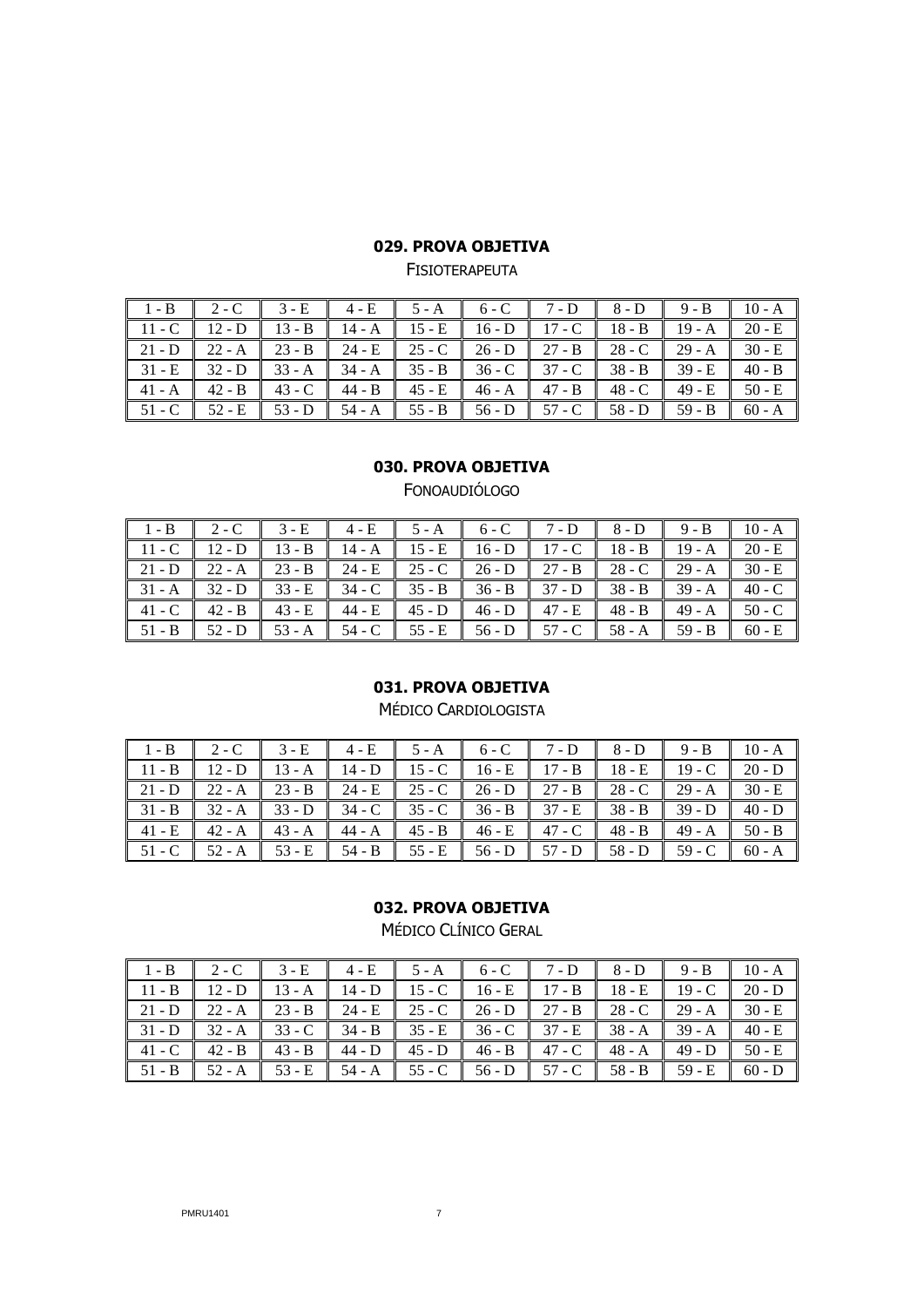MÉDICO DO TRABALHO

| $1-B$ 2-C 3-E 4-E 5-A 6-C 7-D 8-D 9-B 10-A                                                     |  |                                                                                         |  |  |  |
|------------------------------------------------------------------------------------------------|--|-----------------------------------------------------------------------------------------|--|--|--|
| 11 - B   12 - D   13 - A    14 - D    15 - C    16 - E    17 - B    18 - E    19 - C    20 - D |  |                                                                                         |  |  |  |
|                                                                                                |  |                                                                                         |  |  |  |
|                                                                                                |  |                                                                                         |  |  |  |
|                                                                                                |  | 41 - D   42 - E   43 - B   44 - A   45 - E   46 - C   47 - C   48 - B   49 - A   50 - A |  |  |  |
|                                                                                                |  |                                                                                         |  |  |  |

# **034. PROVA OBJETIVA**

MÉDICO ENDOCRINOLOGISTA

| $\parallel$ 1-B $\parallel$ 2-C $\parallel$ 3-E $\parallel$ 4-E $\parallel$ 5-A $\parallel$ 6-C $\parallel$ 7-D $\parallel$ 8-D $\parallel$ 9-B $\parallel$ 10-A                              |  |  |  |  |  |
|-----------------------------------------------------------------------------------------------------------------------------------------------------------------------------------------------|--|--|--|--|--|
| 11 - B    12 - D    13 - A    14 - D    15 - C    16 - E    17 - B    18 - E    19 - C    20 - D                                                                                              |  |  |  |  |  |
| 21 - D   22 - A   23 - B   24 - E   25 - C   26 - D   27 - B   28 - C   29 - A   30 - E                                                                                                       |  |  |  |  |  |
| 31 - C    32 - C    33 - E    34 - D    35 - D    36 - A    37 - C    38 - B    39 - A    40 - E                                                                                              |  |  |  |  |  |
|                                                                                                                                                                                               |  |  |  |  |  |
| $\parallel$ 51 - A $\parallel$ 52 - A $\parallel$ 53 - D $\parallel$ 54 - B $\parallel$ 55 - A $\parallel$ 56 - D $\parallel$ 57 - C $\parallel$ 58 - E $\parallel$ 59 - C $\parallel$ 60 - C |  |  |  |  |  |

### **035. PROVA OBJETIVA**

MÉDICO GINECOLOGISTA

| $\parallel$ 1-B $\parallel$ 2-C $\parallel$ 3-E $\parallel$ 4-E $\parallel$ 5-A $\parallel$ 6-C $\parallel$ 7-D $\parallel$ 8-D $\parallel$ 9-B $\parallel$ 10-A |  |  |  |  |  |
|------------------------------------------------------------------------------------------------------------------------------------------------------------------|--|--|--|--|--|
| 11 - B    12 - D    13 - A    14 - D    15 - C    16 - E    17 - B    18 - E    19 - C    20 - D                                                                 |  |  |  |  |  |
| 21 - D   22 - A   23 - B   24 - E   25 - C   26 - D   27 - B   28 - C   29 - A   30 - E                                                                          |  |  |  |  |  |
| 31 - C    32 - E    33 - B    34 - C    35 - A    36 - E    37 - D    38 - B    39 - C    40 - C                                                                 |  |  |  |  |  |
| 41 - E   42 - D   43 - E    44 - A    45 - B    46 - A    47 - D    48 - B    49 - A    50 - A                                                                   |  |  |  |  |  |
| 51 - A    52 - E    53 - D    54 - B    55 - D    56 - D    57 - A    58 - B    59 - C    60 - B                                                                 |  |  |  |  |  |

### **036. PROVA OBJETIVA**

MÉDICO ORTOPEDISTA

| 1 - B   2 - C   3 - E    4 - E    5 - A    6 - C    7 - D    8 - D    9 - B    10 - A                                                                                                         |  |  |  |  |
|-----------------------------------------------------------------------------------------------------------------------------------------------------------------------------------------------|--|--|--|--|
| 11 - B    12 - D    13 - A    14 - D    15 - C    16 - E    17 - B    18 - E    19 - C    20 - D                                                                                              |  |  |  |  |
| $\parallel$ 21 - D $\parallel$ 22 - A $\parallel$ 23 - B $\parallel$ 24 - E $\parallel$ 25 - C $\parallel$ 26 - D $\parallel$ 27 - B $\parallel$ 28 - C $\parallel$ 29 - A $\parallel$ 30 - E |  |  |  |  |
| 31 - E    32 - E    33 - E    34 - A    35 - C    36 - E    37 - E    38 - C    39 - C    40 - B                                                                                              |  |  |  |  |
|                                                                                                                                                                                               |  |  |  |  |
| 51 - C    52 - C    53 - A    54 - B    55 - D    56 - D    57 - A    58 - B    59 - B    60 - D                                                                                              |  |  |  |  |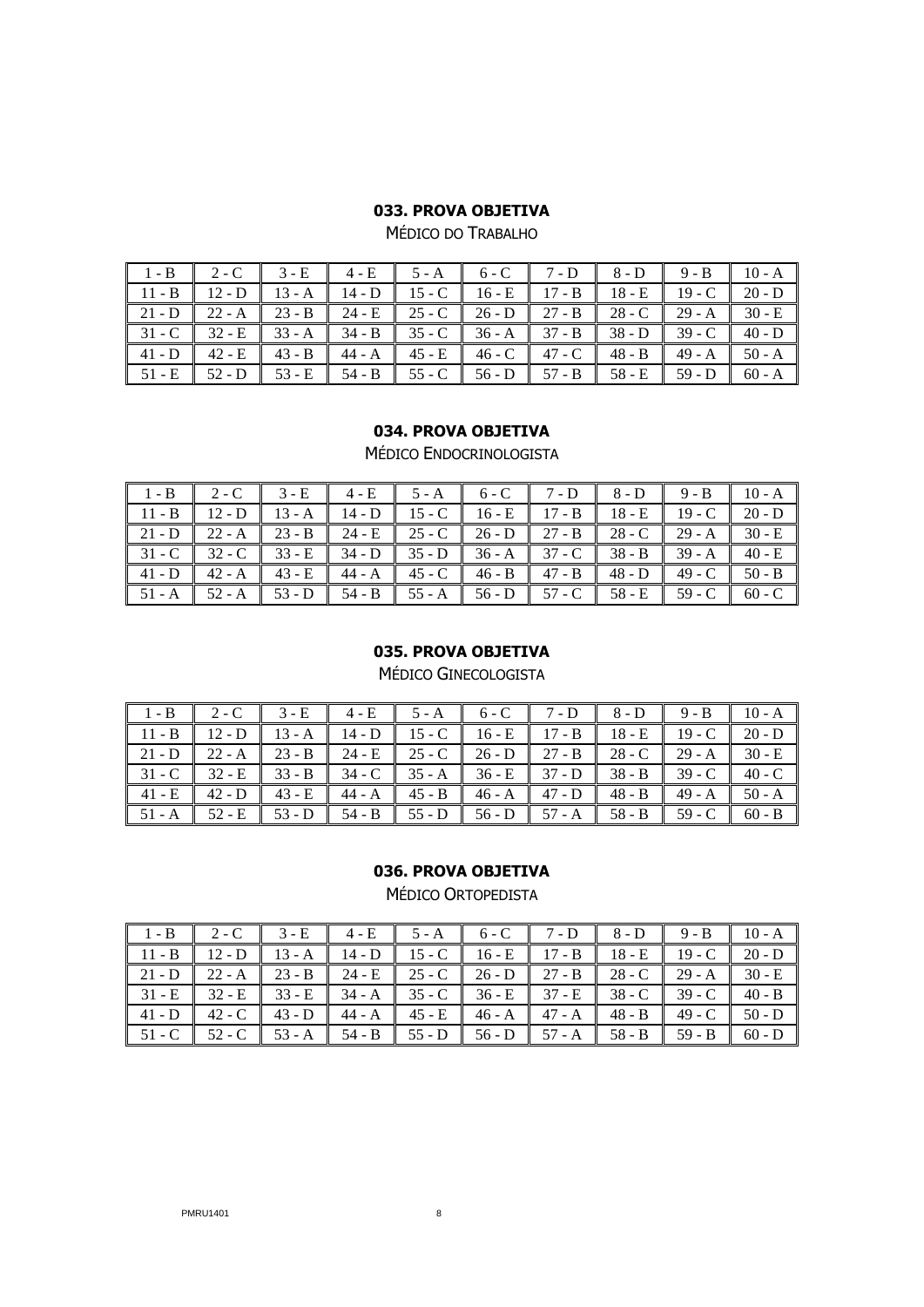MÉDICO PSIQUIATRA

| $1-B$ 2-C 3-E 4-E 5-A 6-C 7-D 8-D 9-B 10-A                                                                                                                                                    |                                                                                           |  |  |  |  |
|-----------------------------------------------------------------------------------------------------------------------------------------------------------------------------------------------|-------------------------------------------------------------------------------------------|--|--|--|--|
| 11 - B   12 - D   13 - A    14 - D    15 - C    16 - E    17 - B    18 - E    19 - C    20 - D                                                                                                |                                                                                           |  |  |  |  |
|                                                                                                                                                                                               |                                                                                           |  |  |  |  |
| $\parallel$ 31 - E $\parallel$ 32 - D $\parallel$ 33 - B $\parallel$ 34 - C $\parallel$ 35 - C $\parallel$ 36 - B $\parallel$ 37 - C $\parallel$ 38 - A $\parallel$ 39 - D $\parallel$ 40 - A |                                                                                           |  |  |  |  |
|                                                                                                                                                                                               | $41 - E$ $42 - A$ $43 - B$ $44 - D$ $45 - B$ $46 - E$ $47 - D$ $48 - A$ $49 - B$ $50 - C$ |  |  |  |  |
|                                                                                                                                                                                               |                                                                                           |  |  |  |  |

### **038. PROVA OBJETIVA**

MÉDICO UROLOGISTA

| 1 - B   2 - C   3 - E    4 - E    5 - A    6 - C    7 - D    8 - D    9 - B    10 - A                                                                                                         |  |  |  |  |  |
|-----------------------------------------------------------------------------------------------------------------------------------------------------------------------------------------------|--|--|--|--|--|
| 11 - B    12 - D    13 - A    14 - D    15 - C    16 - E    17 - B    18 - E    19 - C    20 - D                                                                                              |  |  |  |  |  |
| 21 - D   22 - A   23 - B   24 - E   25 - C   26 - D   27 - B   28 - C   29 - A   30 - E                                                                                                       |  |  |  |  |  |
| $\parallel$ 31 - A $\parallel$ 32 - B $\parallel$ 33 - D $\parallel$ 34 - E $\parallel$ 35 - E $\parallel$ 36 - E $\parallel$ 37 - C $\parallel$ 38 - D $\parallel$ 39 - B $\parallel$ 40 - D |  |  |  |  |  |
|                                                                                                                                                                                               |  |  |  |  |  |
| $\parallel$ 51 - E $\parallel$ 52 - B $\parallel$ 53 - B $\parallel$ 54 - C $\parallel$ 55 - C $\parallel$ 56 - C $\parallel$ 57 - A $\parallel$ 58 - E $\parallel$ 59 - A $\parallel$ 60 - D |  |  |  |  |  |

#### **039. PROVA OBJETIVA**

**NUTRICIONISTA** (SECRETARIA DE EDUCAÇÃO)

| $1-B$ 2-C 3-E 4-E 5-A 6-C 7-D 8-D 9-B 10-A                                                                                                                                                    |  |  |  |  |  |
|-----------------------------------------------------------------------------------------------------------------------------------------------------------------------------------------------|--|--|--|--|--|
| $11 - C$ 12 - D 13 - B 14 - A 15 - E 16 - D 17 - C 18 - B 19 - A 20 - E                                                                                                                       |  |  |  |  |  |
| 21 - D   22 - A   23 - B   24 - E   25 - C   26 - D   27 - B   28 - C   29 - A   30 - E                                                                                                       |  |  |  |  |  |
| 31 - C    32 - D    33 - A    34 - C    35 - C    36 - E    37 - A    38 - B    39 - C    40 - A                                                                                              |  |  |  |  |  |
|                                                                                                                                                                                               |  |  |  |  |  |
| $\parallel$ 51 - E $\parallel$ 52 - A $\parallel$ 53 - B $\parallel$ 54 - D $\parallel$ 55 - E $\parallel$ 56 - D $\parallel$ 57 - C $\parallel$ 58 - D $\parallel$ 59 - E $\parallel$ 60 - A |  |  |  |  |  |

## **040. PROVA OBJETIVA**

NUTRICIONISTA (SECRETARIA DE SAÚDE)

|  | 1 - B $\vert$ 2 - C $\vert$ 3 - E $\vert$ 4 - E $\vert$ 5 - A $\vert$ 6 - C $\vert$ 7 - D $\vert$ 8 - D $\vert$ 9 - B $\vert$ 10 - A                                              |  |  |  |
|--|-----------------------------------------------------------------------------------------------------------------------------------------------------------------------------------|--|--|--|
|  | 11 - C $\parallel$ 12 - D $\parallel$ 13 - B $\parallel$ 14 - A $\parallel$ 15 - E $\parallel$ 16 - D $\parallel$ 17 - C $\parallel$ 18 - B $\parallel$ 19 - A $\parallel$ 20 - E |  |  |  |
|  | $\boxed{21 - D}$ $\boxed{22 - A}$ $\boxed{23 - B}$ $\boxed{24 - E}$ $\boxed{25 - C}$ $\boxed{26 - D}$ $\boxed{27 - B}$ $\boxed{28 - C}$ $\boxed{29 - A}$ $\boxed{30 - E}$         |  |  |  |
|  | $31 - E$ 32 - C 33 - E 34 - D 35 - E 36 - E 37 - A 38 - C 39 - A 40 - A                                                                                                           |  |  |  |
|  | $-41 - B$ $-42 - C$ $-43 - E$ $-44 - E$ $-45 - D$ $-46 - C$ $-47 - D$ $-48 - A$ $-49 - C$ $-50 - A$                                                                               |  |  |  |
|  | 51 - D   52 - B   53 - D   54 - B   55 - C   56 - D   57 - B   58 - B   59 - D   60 - B                                                                                           |  |  |  |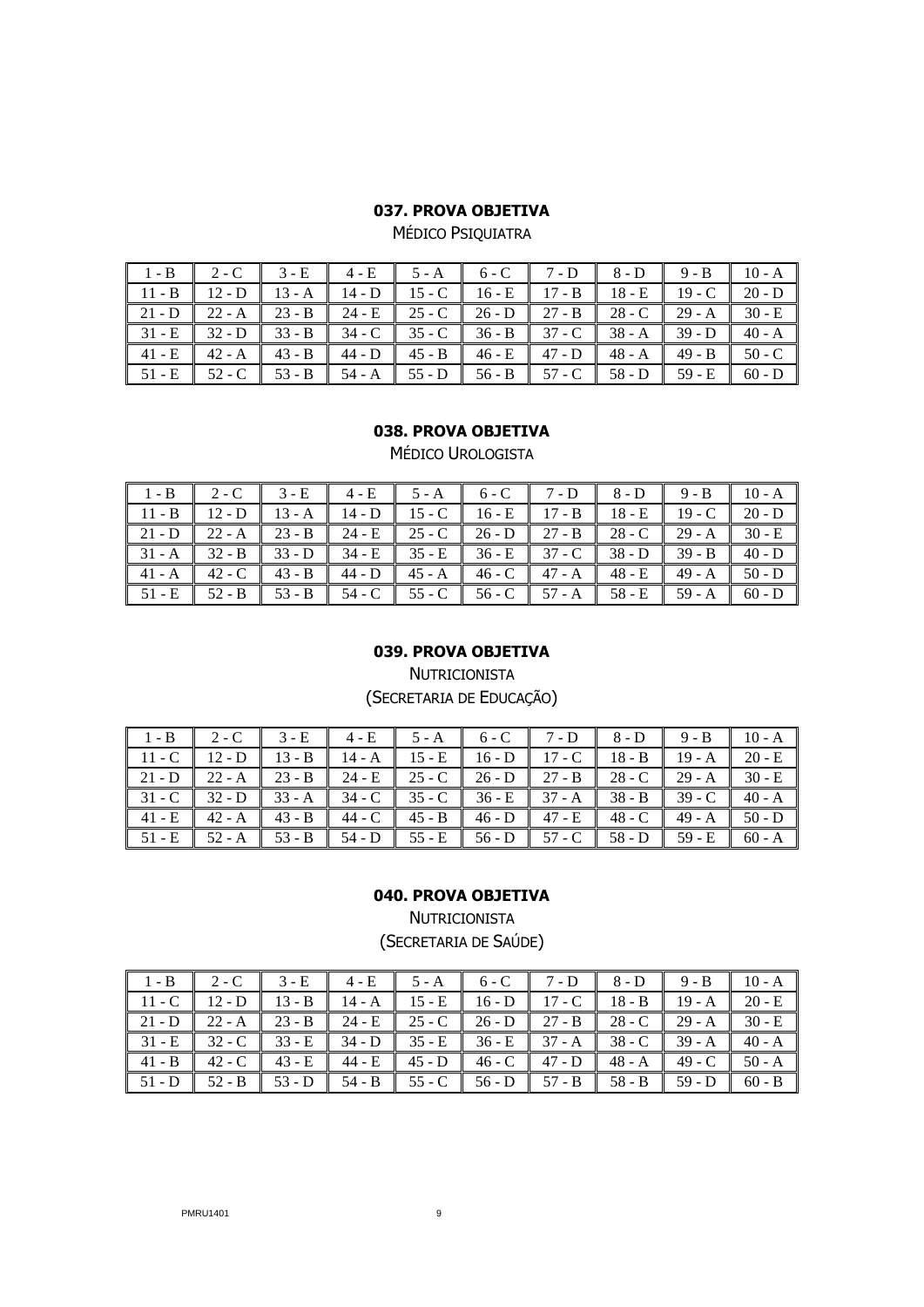PROFESSOR DE EDUCAÇÃO BÁSICA INFANTIL II

| $1-D$ 2-B 3-C 4-A 5-D 6-A 7-E 8-B 9-E 10-A                              |  |  |  |  |  |
|-------------------------------------------------------------------------|--|--|--|--|--|
| $11 - C$ 12 - D 13 - C 14 - E 15 - B 16 - C 17 - A 18 - D 19 - B 20 - B |  |  |  |  |  |
|                                                                         |  |  |  |  |  |
| $31 - E$ 32 - C 33 - A 34 - D 35 - B 36 - D 37 - E 38 - C 39 - A 40 - D |  |  |  |  |  |
|                                                                         |  |  |  |  |  |
|                                                                         |  |  |  |  |  |

### **042. PROVA OBJETIVA**

PROFESSOR DE EDUCAÇÃO ESPECIAL - NÍVEL I

| $1-D$ 2-B 3-C 4-A 5-D 6-A 7-E 8-B 9-E 10-A                                                                                                                                                    |                                                                                                                                                                                               |  |  |  |  |
|-----------------------------------------------------------------------------------------------------------------------------------------------------------------------------------------------|-----------------------------------------------------------------------------------------------------------------------------------------------------------------------------------------------|--|--|--|--|
| $11 - B$ 12 - D 13 - A 14 - C 15 - E 16 - C 17 - D 18 - A 19 - E 20 - B                                                                                                                       |                                                                                                                                                                                               |  |  |  |  |
| 21 - D   22 - C   23 - D   24 - E   25 - B   26 - E   27 - A   28 - A   29 - C   30 - B                                                                                                       |                                                                                                                                                                                               |  |  |  |  |
| $\parallel$ 31 - C $\parallel$ 32 - A $\parallel$ 33 - D $\parallel$ 34 - E $\parallel$ 35 - B $\parallel$ 36 - A $\parallel$ 37 - C $\parallel$ 38 - D $\parallel$ 39 - E $\parallel$ 40 - E |                                                                                                                                                                                               |  |  |  |  |
|                                                                                                                                                                                               |                                                                                                                                                                                               |  |  |  |  |
|                                                                                                                                                                                               | $\parallel$ 51 - A $\parallel$ 52 - C $\parallel$ 53 - B $\parallel$ 54 - A $\parallel$ 55 - E $\parallel$ 56 - B $\parallel$ 57 - D $\parallel$ 58 - B $\parallel$ 59 - A $\parallel$ 60 - B |  |  |  |  |

### **043. PROVA OBJETIVA**

PROFESSOR DE EDUCAÇÃO FÍSICA

(SECRETARIA DE EDUCAÇÃO)

| 1 - D   2 - B   3 - C   4 - A   5 - D   6 - A    7 - E    8 - B    9 - E    10 - A                                                                                                            |                                                                                                                                                                                               |  |  |  |  |
|-----------------------------------------------------------------------------------------------------------------------------------------------------------------------------------------------|-----------------------------------------------------------------------------------------------------------------------------------------------------------------------------------------------|--|--|--|--|
| $\parallel$ 11 - A $\parallel$ 12 - C $\parallel$ 13 - C $\parallel$ 14 - A $\parallel$ 15 - E $\parallel$ 16 - C $\parallel$ 17 - E $\parallel$ 18 - D $\parallel$ 19 - B $\parallel$ 20 - D |                                                                                                                                                                                               |  |  |  |  |
|                                                                                                                                                                                               | 21 - B   22 - E   23 - D   24 - B   25 - A   26 - D   27 - C   28 - E   29 - B   30 - B                                                                                                       |  |  |  |  |
|                                                                                                                                                                                               | $\parallel$ 31 - C $\parallel$ 32 - E $\parallel$ 33 - A $\parallel$ 34 - A $\parallel$ 35 - D $\parallel$ 36 - D $\parallel$ 37 - B $\parallel$ 38 - B $\parallel$ 39 - A $\parallel$ 40 - C |  |  |  |  |
|                                                                                                                                                                                               | $\parallel$ 41 - E $\parallel$ 42 - D $\parallel$ 43 - B $\parallel$ 44 - C $\parallel$ 45 - C $\parallel$ 46 - E $\parallel$ 47 - D $\parallel$ 48 - A $\parallel$ 49 - C $\parallel$ 50 - E |  |  |  |  |
|                                                                                                                                                                                               | 51 - A    52 - E    53 - C    54 - E    55 - D    56 - B    57 - B    58 - D    59 - A    60 - B                                                                                              |  |  |  |  |

# **044. PROVA OBJETIVA**

PROFESSOR DE EDUCAÇÃO FÍSICA

(SECRETARIA DE ESPORTES)

|                    | $1 - B$ 2-C 3-E $\parallel$ |        |                        | $4-E$ 5-A 6-C 7-D 1                                                                    | $8-D$ 9-B 10-A  |                                                                                                                                      |
|--------------------|-----------------------------|--------|------------------------|----------------------------------------------------------------------------------------|-----------------|--------------------------------------------------------------------------------------------------------------------------------------|
|                    |                             |        |                        | 11 - C   12 - D   13 - B   14 - A   15 - E   16 - D   17 - C   18 - B   19 - A         |                 | $20 - E$                                                                                                                             |
|                    |                             |        |                        | 21 - D   22 - A   23 - B   24 - E   25 - C   26 - D   27 - B   28 - C   29 - A         |                 | $30 - E$                                                                                                                             |
|                    |                             |        |                        | 31 - B    32 - A    33 - D    34 - E    35 - A    36 - C    37 - B    38 - D    39 - B |                 | $40 - D$                                                                                                                             |
| $\parallel$ 41 - E | $42 - A$                    | 43 - C | $44 - D$ 45 - D 46 - B | $47 - A$                                                                               | $48 - D$ 49 - D | $50 - A$                                                                                                                             |
|                    | $51 - E$ $52 - D$ $53 - C$  |        |                        |                                                                                        |                 | 54 - E $\parallel$ 55 - C $\parallel$ 56 - D $\parallel$ 57 - D $\parallel$ 58 - A $\parallel$ 59 - B $\parallel$ 60 - B $\parallel$ |